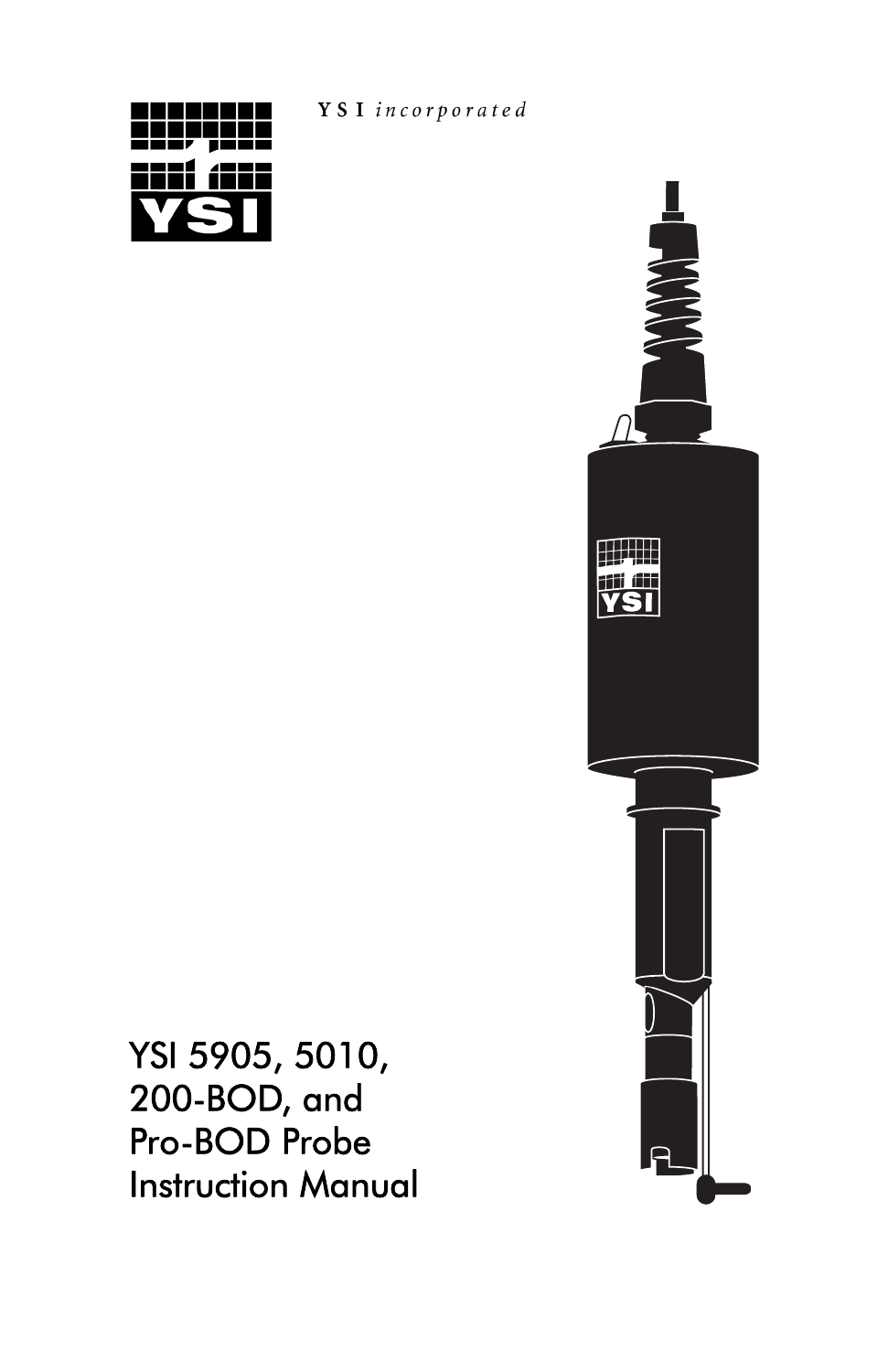# **TABLE OF CONTENTS**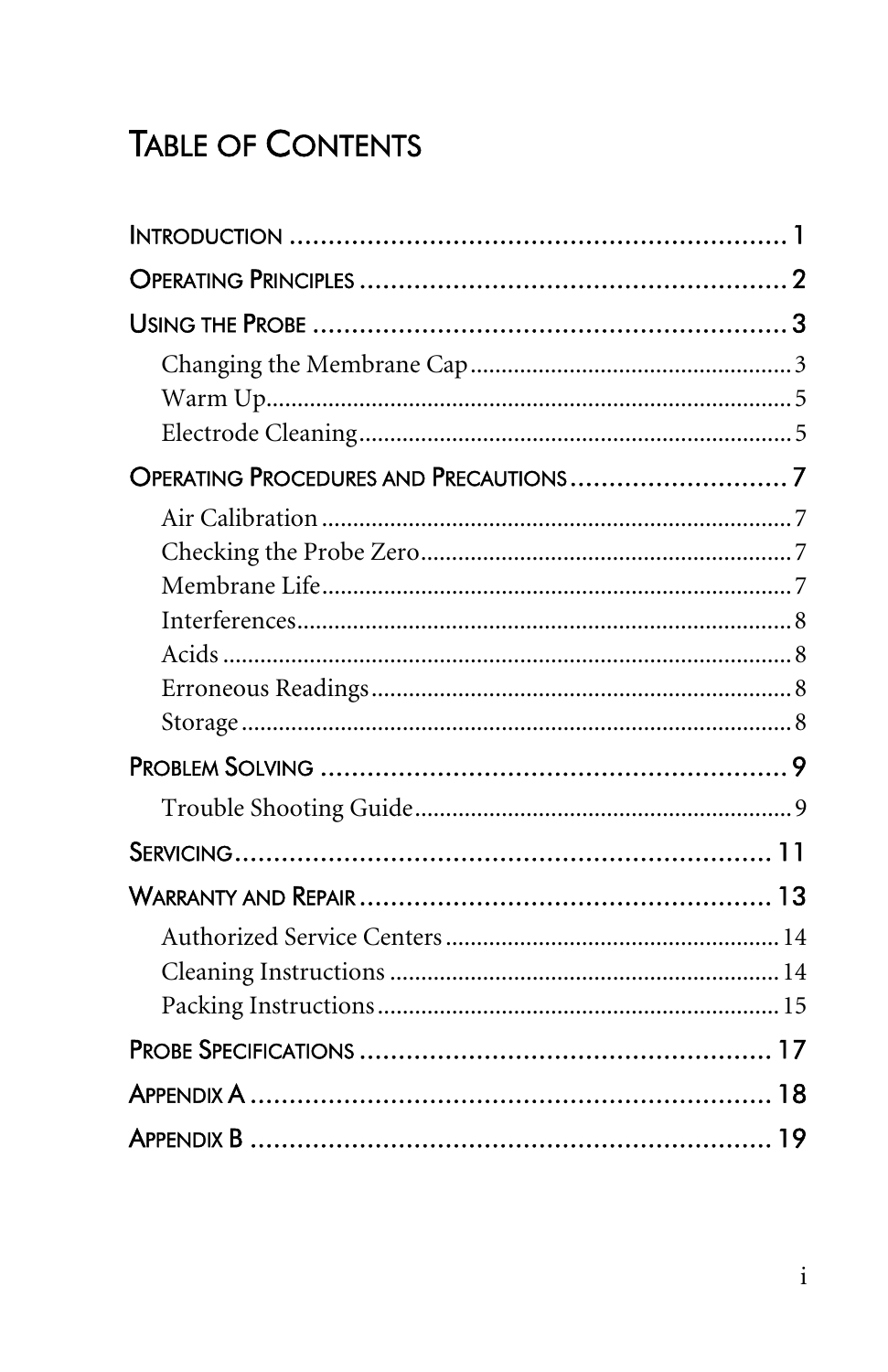# <span id="page-2-0"></span>**INTRODUCTION**

The YSI Model 5905/5010/200-BOD/Pro-BOD (Biochemical Oxygen Demand) probe is used for measuring dissolved oxygen in all popular size BOD bottles. These probes feature self stirring, easily replaceable membrane caps, and a refurbishable electrode system.

The 5905 probe is designed for use with all YSI grey-box-style dissolved oxygen meters, except for the Model 55 or Model 550A. It must be used with an adapter (5011) in order to be used on the Model 5000 and 5100 bench top instruments.

The 5010 probe is specifically designed for use with the Model 5000 and 5100 only.

The 200-BOD probe is specifically designed for use with the Model DO200 only.

The Pro-BOD probe is specifically designed for use with the Pro20 and Professional Plus instruments.

This manual also applies to probes 5905-J, 5905-K, 5905-L, 5905- W (Appendix A), and probes 5010-J, 5010-K, 5010-L, and 5010- W (Appendix A)

#### ---IMPORTANT---

**Intended Use** The 5905/5010/200-BOD/Pro-BOD probe is intended for laboratory use, not field use. It is not waterproof and should never be immersed past the taper on the stem of the probe.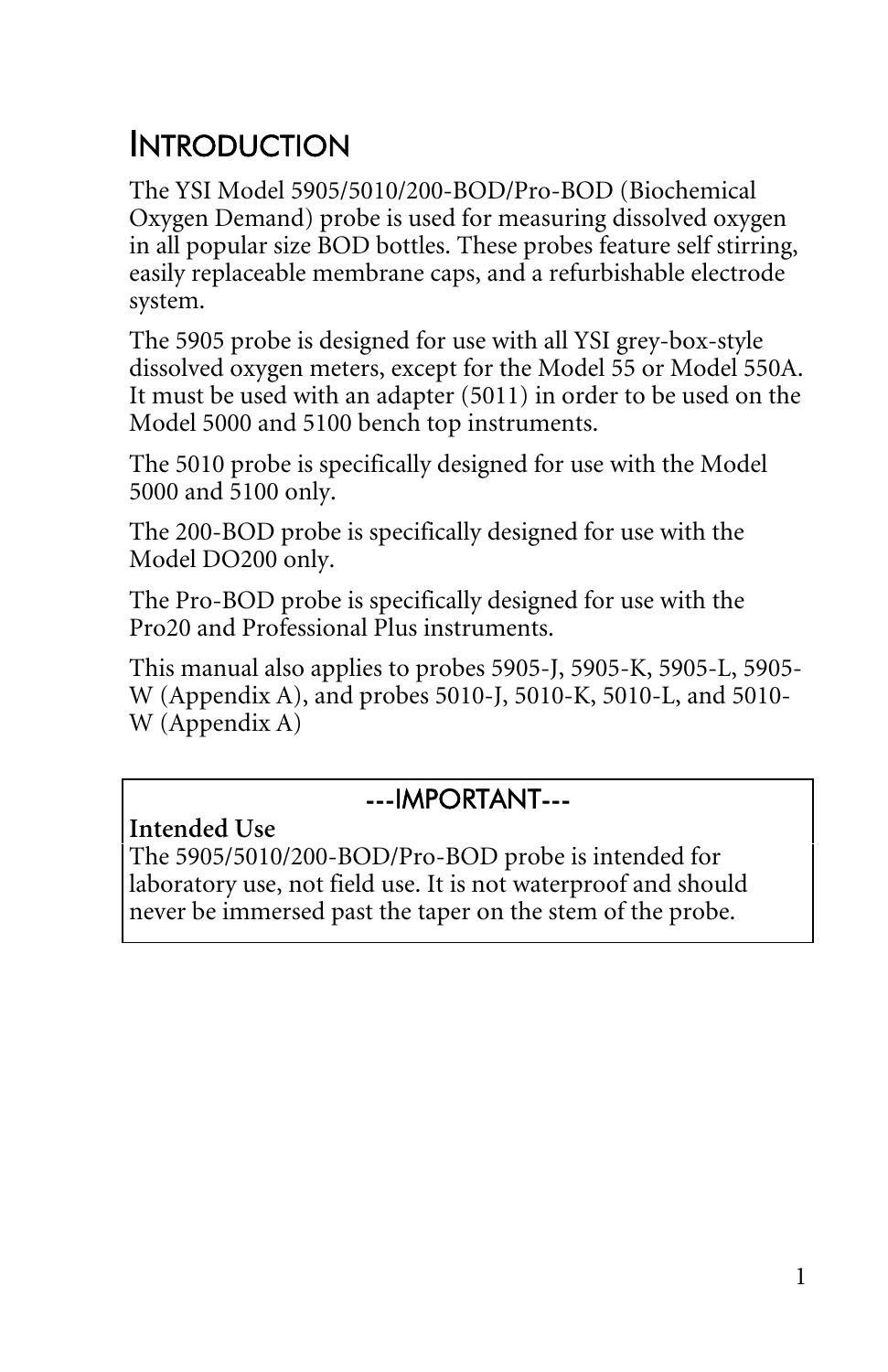# <span id="page-3-0"></span>OPERATING PRINCIPLES

The 5905/5010/200-BOD/Pro-BOD probe is a polarographic dissolved oxygen sensor. An oxygen permeable membrane covers an electrolytic cell consisting of a cathode and an anode. This membrane acts as a diffusion barrier and an isolation barrier preventing the fouling of the cathode surface by impurities in the environment. The cathode is the gold electrode, and the anode is the silver electrode which completes the electrolytic cell and acts as a reference electrode.

Upon entering the cell through the membrane, oxygen is reduced at an applied potential of -0.8 V referenced to the silver electrode. The reduction current at the cathode is directly proportional to the partial pressure of oxygen in liquid (expressed as %-air saturation) which is also proportional to the concentration of dissolved oxygen (in mg/L) at a particular temperature. Thus the same partial pressure of oxygen  $(\%$ -air saturation) in liquid gives different concentrations of dissolved oxygen (mg/L) at different temperatures because of the different solubilities of oxygen at different temperatures.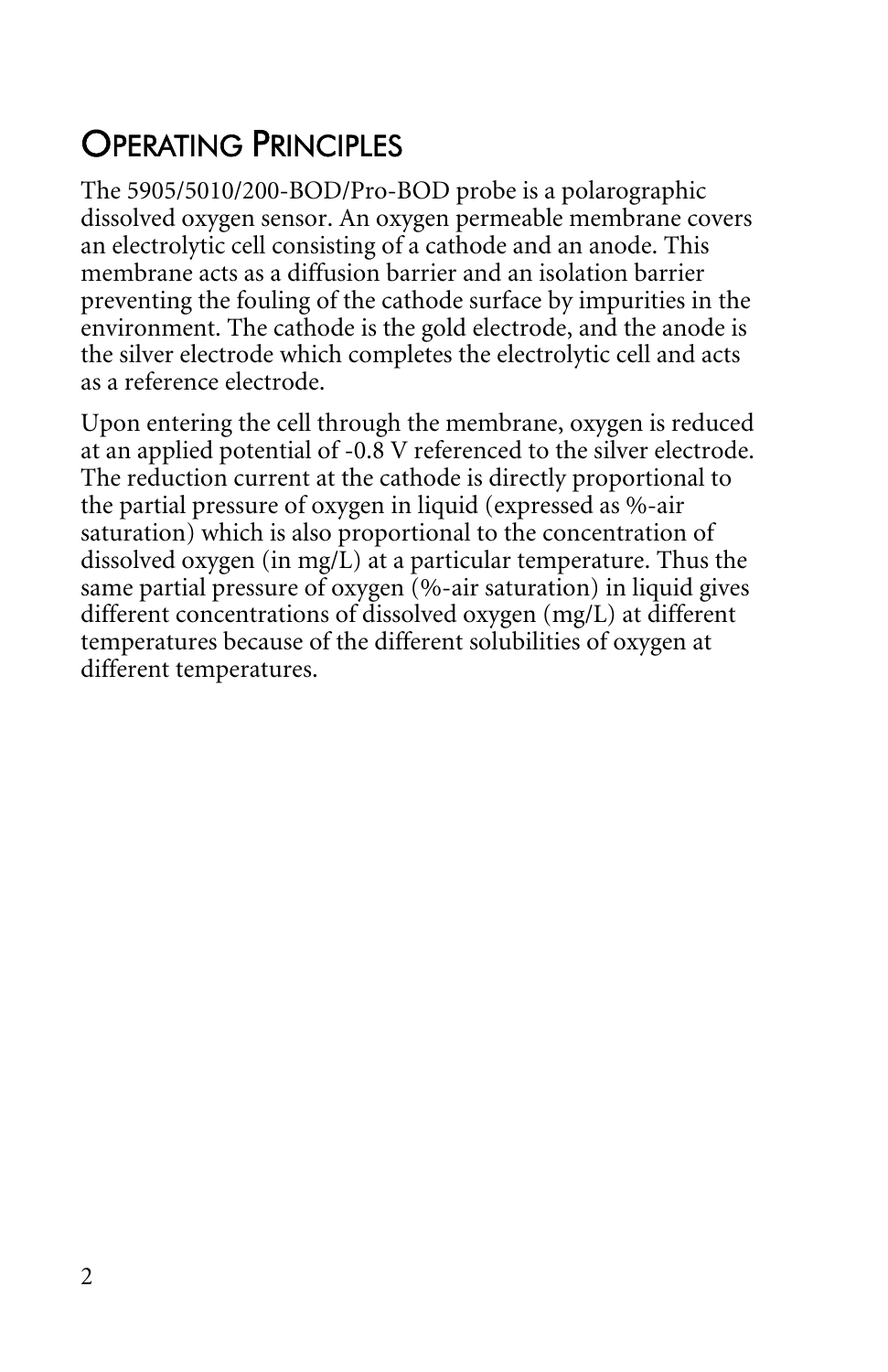# <span id="page-4-0"></span>USING THE PROBE

The 5905/200-BOD/Pro-BOD must be plugged into a YSI meter and the stirrer power plug must be plugged into its power adapter. The 5010 must be plugged into a YSI meter only, as it gets its stirring power from the 5000/5100 instrument.

### Changing the Membrane Cap

#### ---IMPORTANT---

**New Probe Use** 

New probes are shipped with a dry membrane cap to protect the electrodes. **A new membrane cap must be installed before first use.** For the 5905/5010, use a Teflon membrane from a 5906 Membrane Kit. For the 200-BOD/Pro-BOD, use a PE membrane from a 5908 Membrane Kit.

Follow these instructions to change membrane caps (Figure 1):

- **1.** Remove the stir paddle from the probe by pulling it straight out.
- **2.** Unscrew the old membrane cap from the probe. Before installing a new membrane, clean the probe tip with deionized water in order to remove any contaminants.
- **3.** Hold the membrane cap and fill it at least ½ full with the electrolyte solution provided. Screw the membrane cap onto the probe moderately tight. A small amount of electrolyte should overflow.
- **4.** Rinse off excess electrolyte from the probe with deionized water.
- **5.** Reinstall the stir paddle.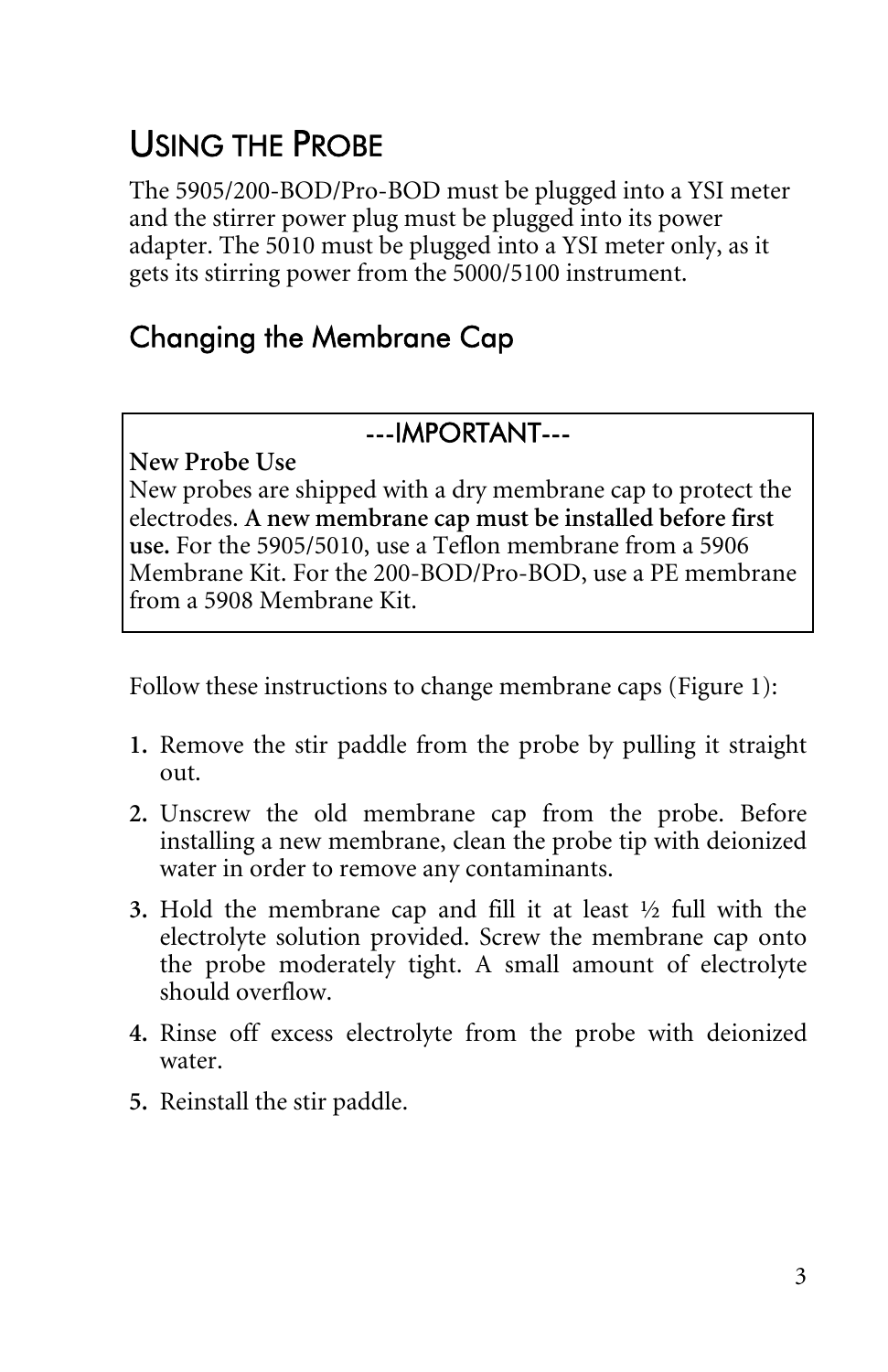

*Figure 1: Membrane Installation on the 5905/5010/200-BOD/Pro-BOD .*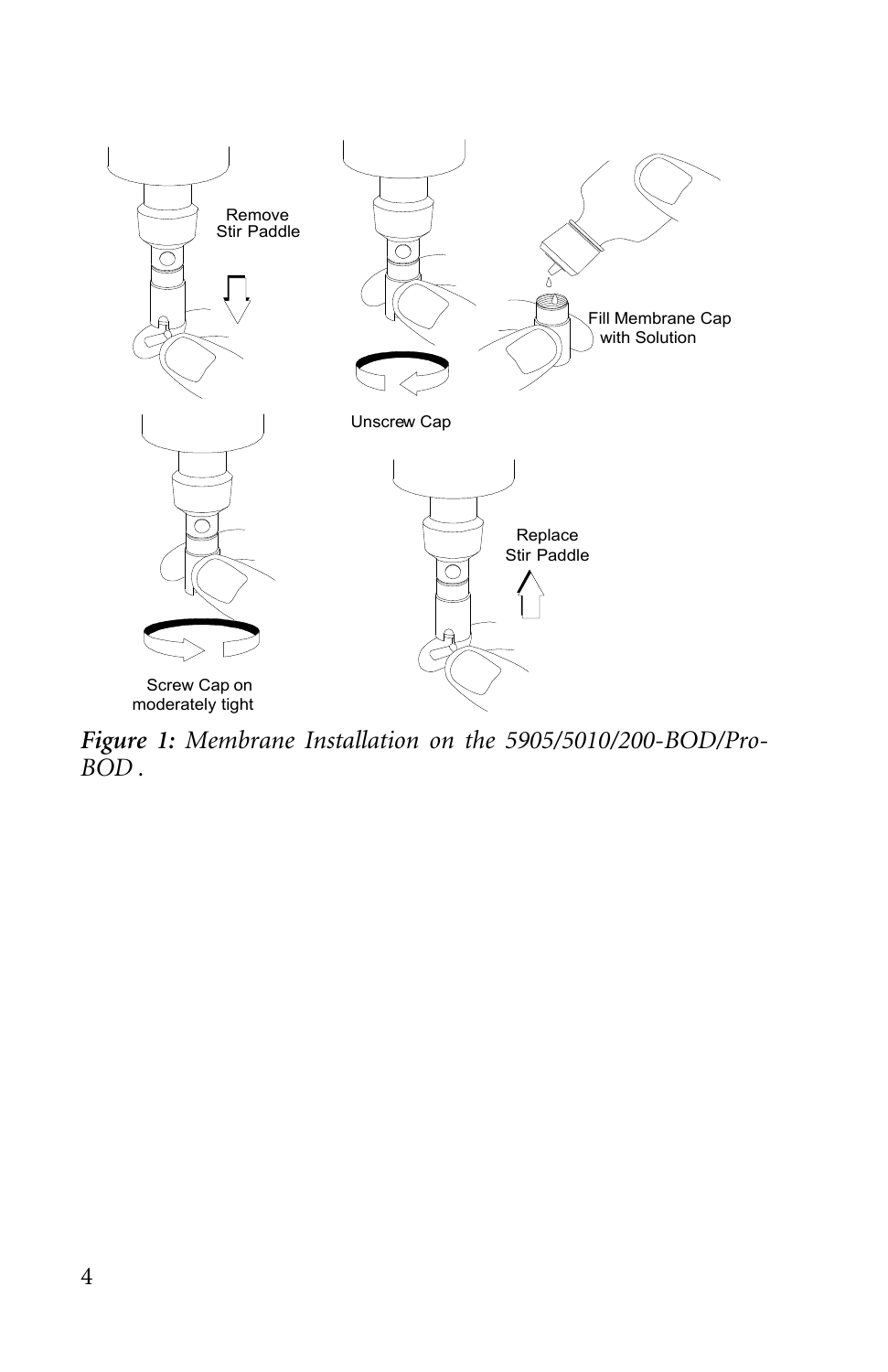## <span id="page-6-0"></span>Warm Up

Every time the instrument is turned on, the 5905/5010/200- BOD/Pro-BOD Probe must be allowed to warm up for about 10- 20 minutes before taking the first reading. This allows the probe to use up all the oxygen retained in the cap.

#### ---IMPORTANT---

#### **New Probe Break In (motor off)**

For best results, please allow the probe more than the usual 20 minutes to warm up after the first membrane is installed. The process may be faster if the probe is allowed to warm up in a BOD bottle filled with clean water. If possible, it's a good idea to let new probes warm up overnight (with a new membrane and KCl) prior to first use.

## Electrode Cleaning

The 5905/5010/200-BOD/Pro-BOD should be cleaned only when erratic readings occur or after about every 500 hours of use (two months). Each cleaning removes material and reduces the life of the probe, so excessive cleaning should be avoided.

### Gold Cathode

For correct probe operation, the gold cathode must be textured properly (for its location, see figure 2). It can become tarnished or plated with silver after extended use. The gold cathode can be cleaned by using the sanding disc provided in the 5906 and 5908 Membrane Kits. Place the disc in the palm of your hand, then sand the gold with a twisting motion about 3 times or until all silver deposits are removed and the gold appears to have a matte finish. If the cathode remains tarnished, return the probe for service.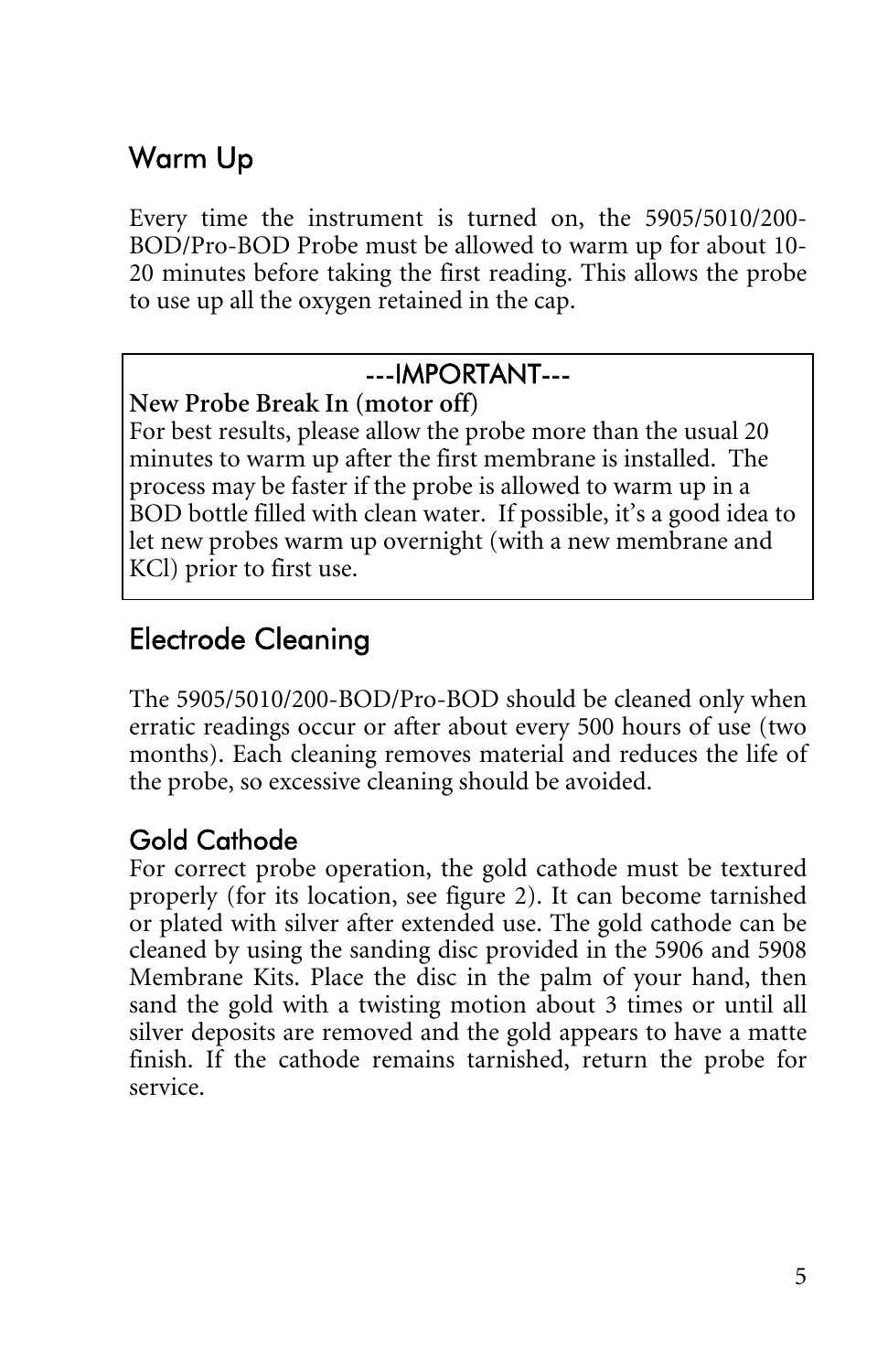#### Silver Anode

It is normal for a dark layer of silver chloride to cover the silver anode (for its location, see figure 2). After prolonged use it may become necessary to clean the anode. Soak the probe in a 14% ammonium hydroxide solution for 2 to 3 minutes or overnight in a 3% ammonium hydroxide solution. Rinse with deionized water, recharge with electrolyte, and install a new membrane. The anode may also need a very light sanding with the supplied sanding discs. Sand lightly in a helical fashion (down and around), then rinse well with deionized water.



*Figure 2: 5905/5010/200-BOD/Pro-BOD Sensor*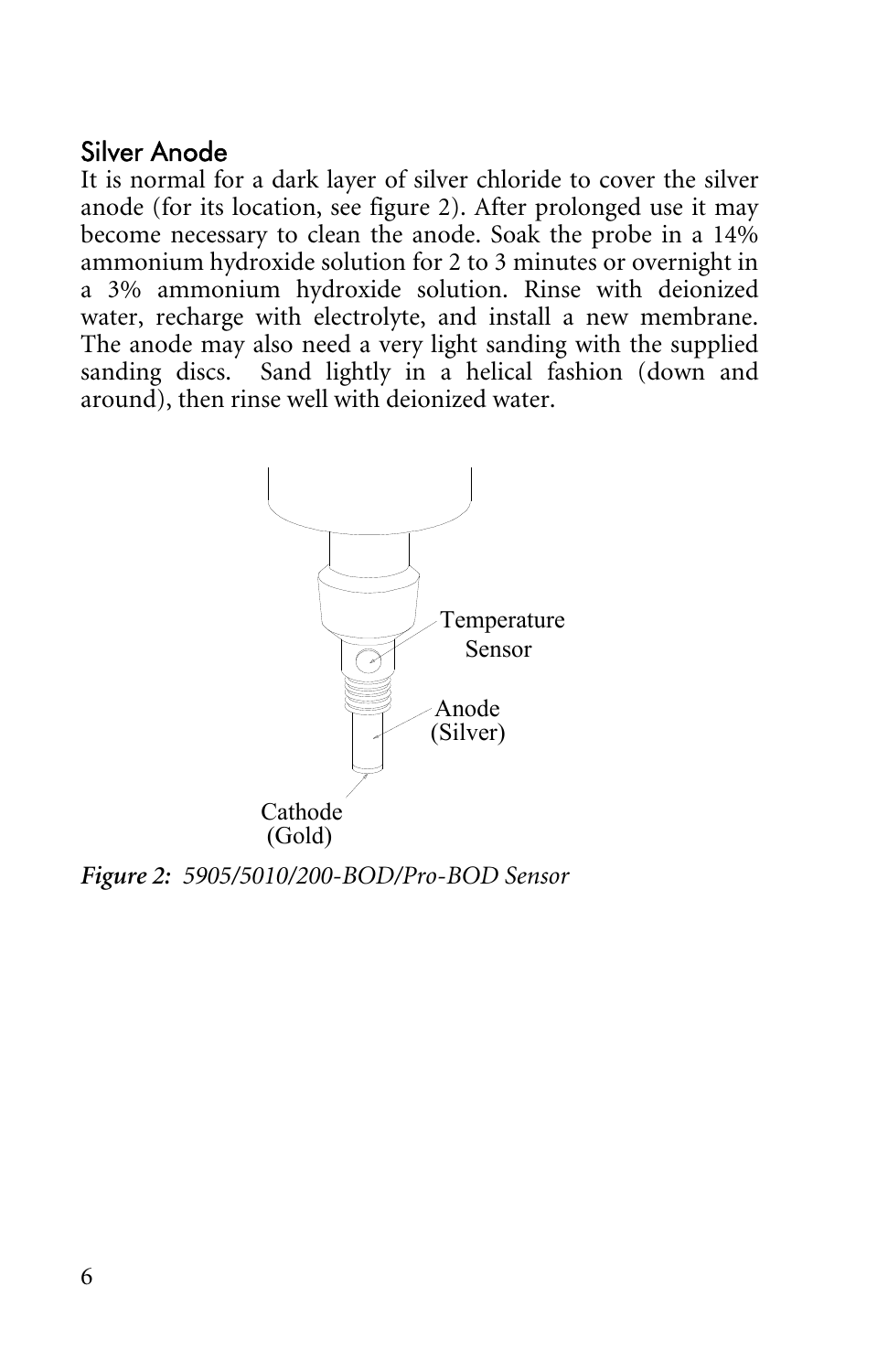# <span id="page-8-0"></span>OPERATING PROCEDURES AND PRECAUTIONS

#### ---IMPORTANT---

**Intended Use** 

The 5905/5010/200-BOD/Pro-BOD probe is intended for laboratory use, not field use. It is not waterproof and should never be immersed past the taper on the stem of the probe.

## Air Calibration

When calibrating in air, make sure there are no water droplets on the membrane. Water droplets will cause a low calibration reading. Excess water may be removed by shaking the probe downward. If droplets persist it may be necessary to carefully remove them using a clean cloth or paper towel.

## Checking the Probe Zero

The probe zero is checked by immersing the probe in a sodium sulfite solution (0.08M or 3g  $Na<sub>2</sub>SO<sub>3</sub>/300mL$ ), or in water which has an inert gas bubbling through it (e.g. nitrogen, argon). The meter should read less than 1% dissolved oxygen in either of these environments. If it does not, change the membrane or clean the probe.

## Membrane Life

Membrane life depends on use. Membranes will last longer if installed properly and treated with care during use. Erratic readings will result from loose, wrinkled, or fouled membranes or from bubbles larger than 1/8" in the electrolyte solution. If erratic readings or other evidence of membrane damage occurs, replace the membrane and KCl solution.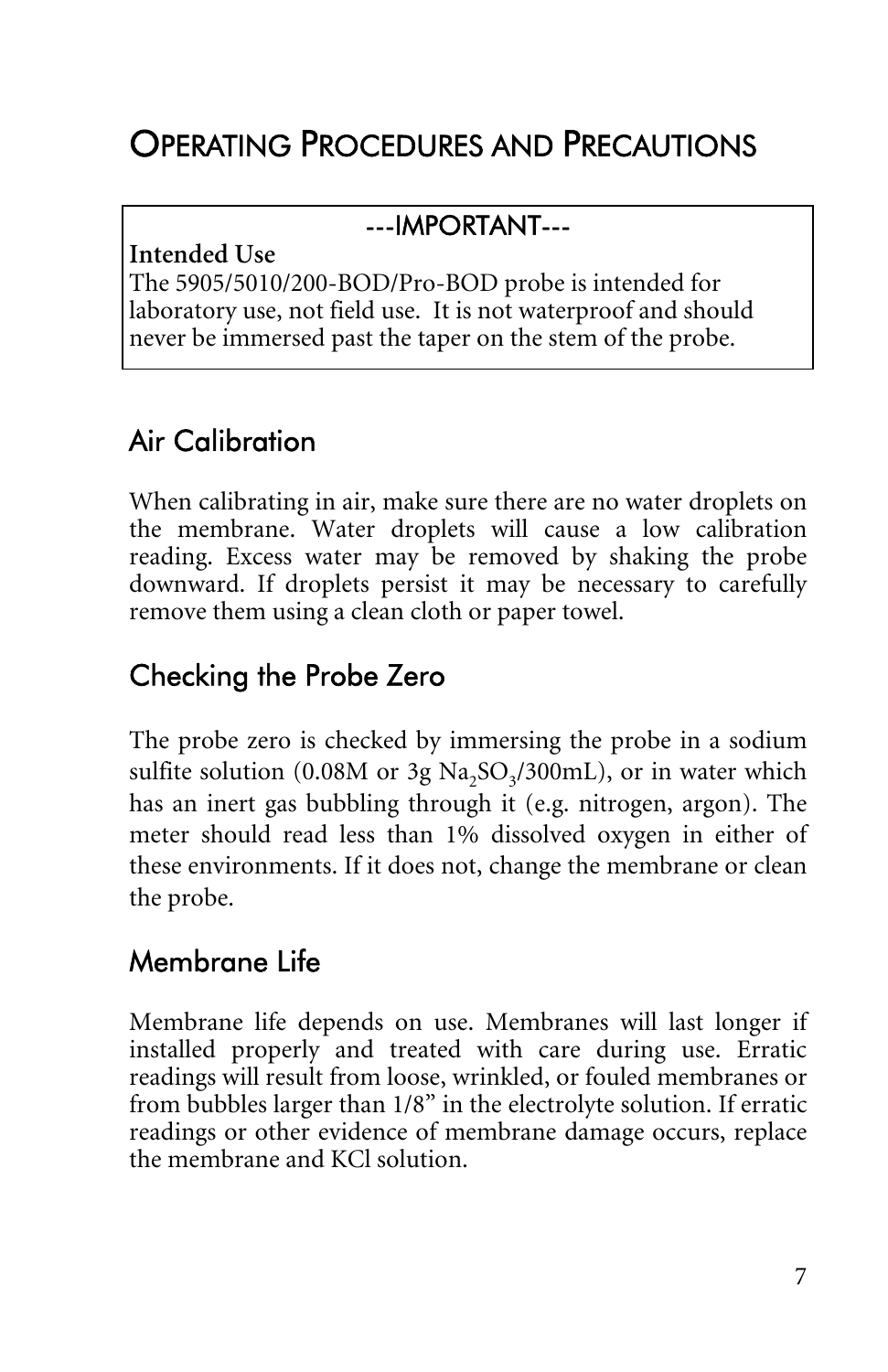<span id="page-9-0"></span>The average replacement interval is two to four weeks. Probes in constant or heavy use may require more frequent membrane changes.

#### Interferences

Hydrogen sulfide, sulfur dioxide, halogens, carbon monoxide, chlorine, nitric oxide, and nitrous oxide can cause the probe to give erroneous readings. If you suspect erroneous readings, it may be necessary to determine if these are the cause.

### Acids

 Avoid any environment that contains substances such as concentrated acids, caustics, and strong solvents that may attack the probe. Probe materials that may be damaged by these substances include FEP Teflon or Polyethylene, EPR rubber, ABS plastic, and stainless steel.

### Erroneous Readings

Erroneous readings may occur if the membrane is coated with oxygen consuming bacteria or oxygen evolving algae. Heavy residue may coat the membrane causing incorrect readings. Frequent membrane changes will eliminate this problem.

### Storage

When the probe is not in use, store the probe in a BOD bottle containing at least 1 inch of water. For long term storage, remove the membrane cap, rinse the probe tip with deionized water, and install a dry membrane cap (without electrolyte solution).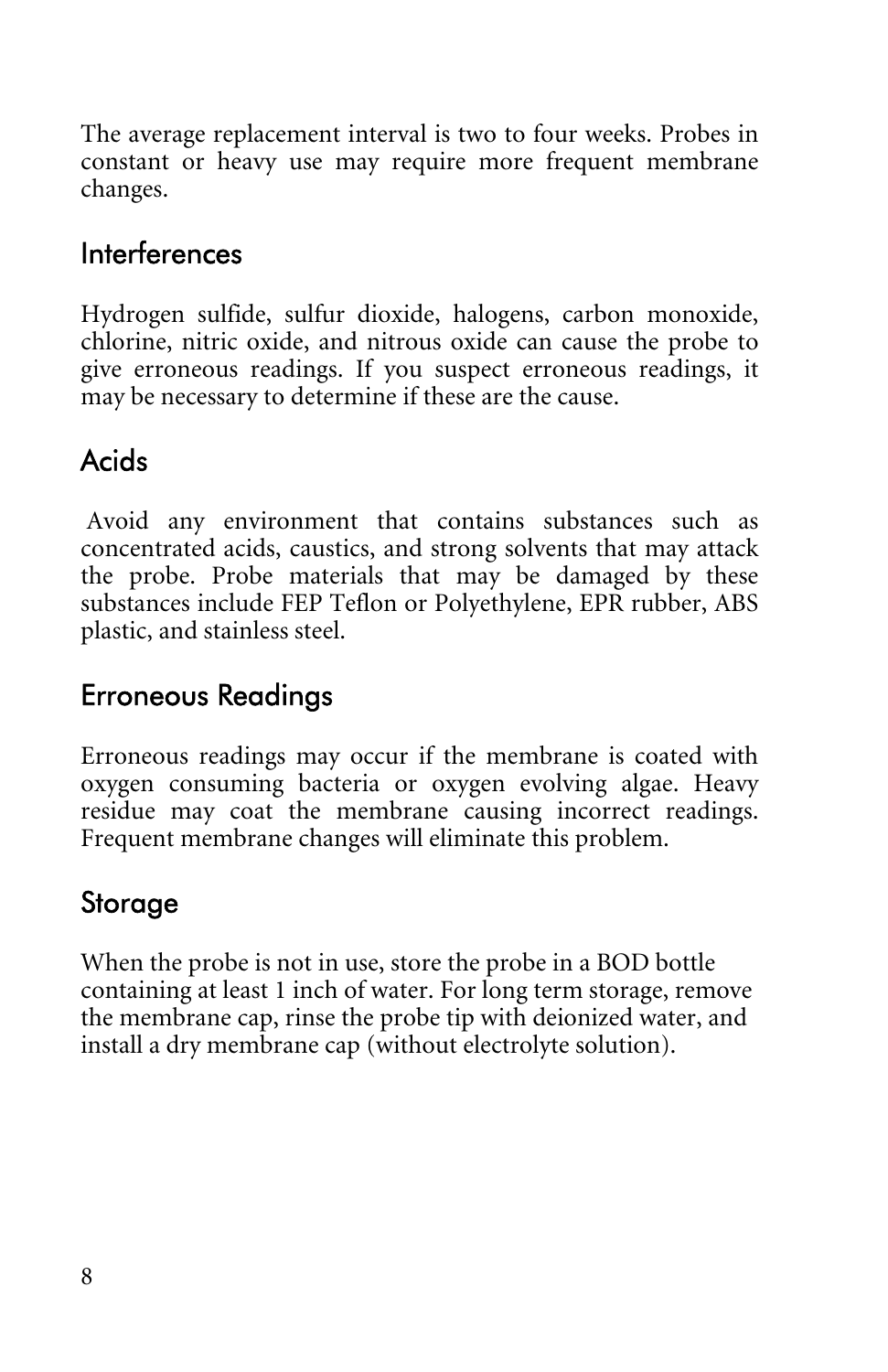# <span id="page-10-0"></span>PROBLEM SOLVING

## Trouble Shooting Guide

Use this quick reference table to correct symptoms you might be experiencing.

| Symptoms<br>Unable to<br>calibrate | <b>Actions</b><br>• Allow approximately 20 min. and up to 30<br>min. for probe to polarize when first turned<br>on |
|------------------------------------|--------------------------------------------------------------------------------------------------------------------|
|                                    | • Change membrane                                                                                                  |
|                                    | • Clean probe (see instructions under Electrode<br>Cleaning)                                                       |
|                                    |                                                                                                                    |
| Does not return<br>to calibration  | • Allow sufficient time for temperature and<br>oxygen stabilization                                                |
| value                              | • Check for water droplets on membrane                                                                             |
|                                    | • Change membrane                                                                                                  |
|                                    | • Clean probe (see instructions under Electrode<br>Cleaning)                                                       |
| Unstable readings                  | • Allow sufficient time for temperature and<br>oxygen stabilization                                                |
|                                    | • Allow 60 sec for reading to stabilize                                                                            |
|                                    | • Change membrane                                                                                                  |
|                                    | • Clean probe (see instructions under Electrode<br>Cleaning)                                                       |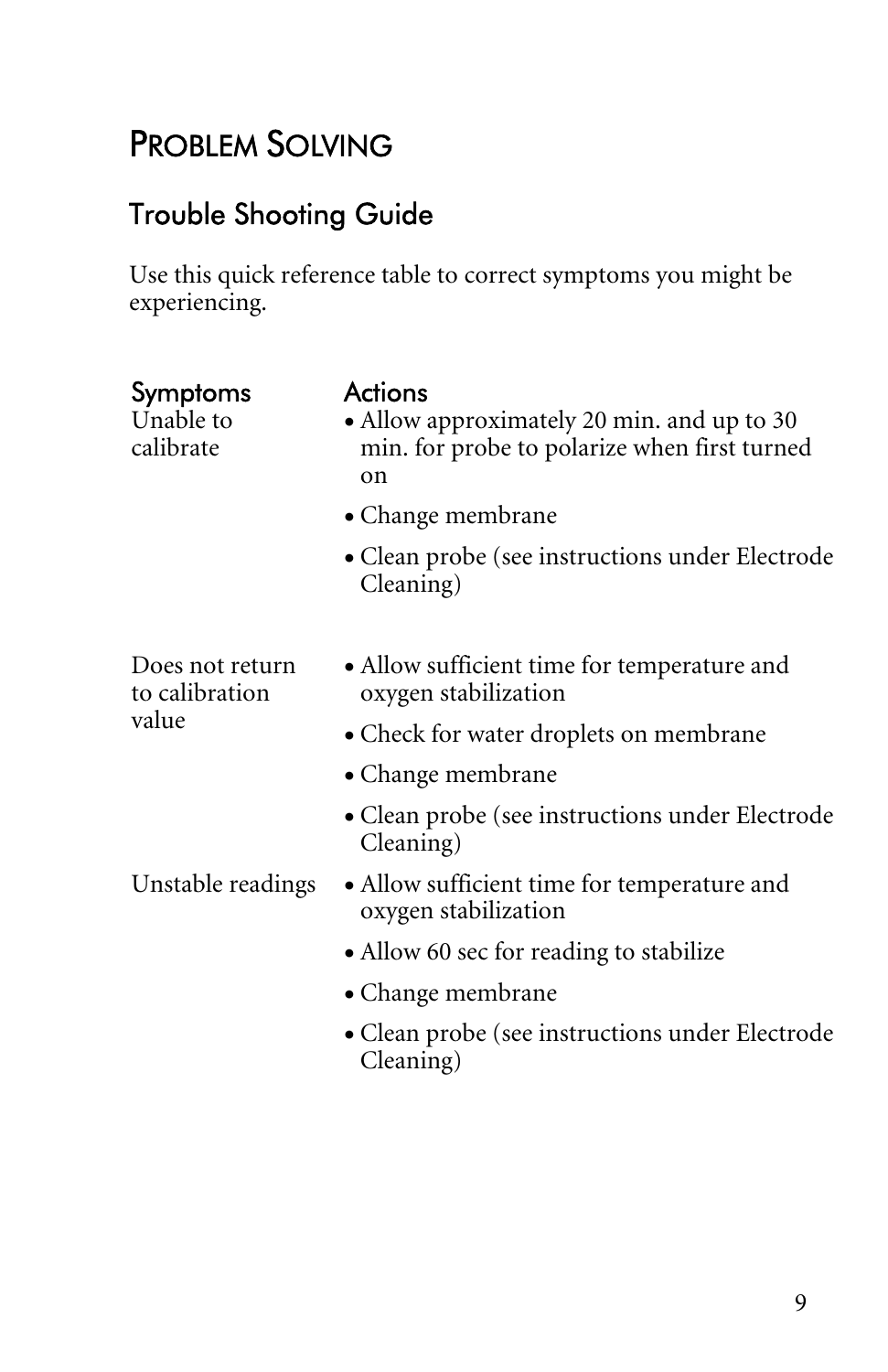| Symptoms<br>Unstable readings | Actions<br>• Allow sufficient time for temperature and<br>oxygen stabilization     |
|-------------------------------|------------------------------------------------------------------------------------|
|                               | • Allow 60 sec for reading to stabilize                                            |
|                               | • Change membrane                                                                  |
|                               | • Clean probe (see instructions under Electrode<br>Cleaning)                       |
| Motor not                     | • Check power supply                                                               |
| working                       | • Manually turn the stir paddle to help start the<br>motor                         |
|                               | • Replace motor                                                                    |
| Loud motor                    | • Check if stir paddle is pushed all the way in                                    |
|                               | • Replace motor                                                                    |
| Membrane cap is<br>tight      | • Use pliers to loosen the cap (turn counter<br>clockwise while facing sensor tip) |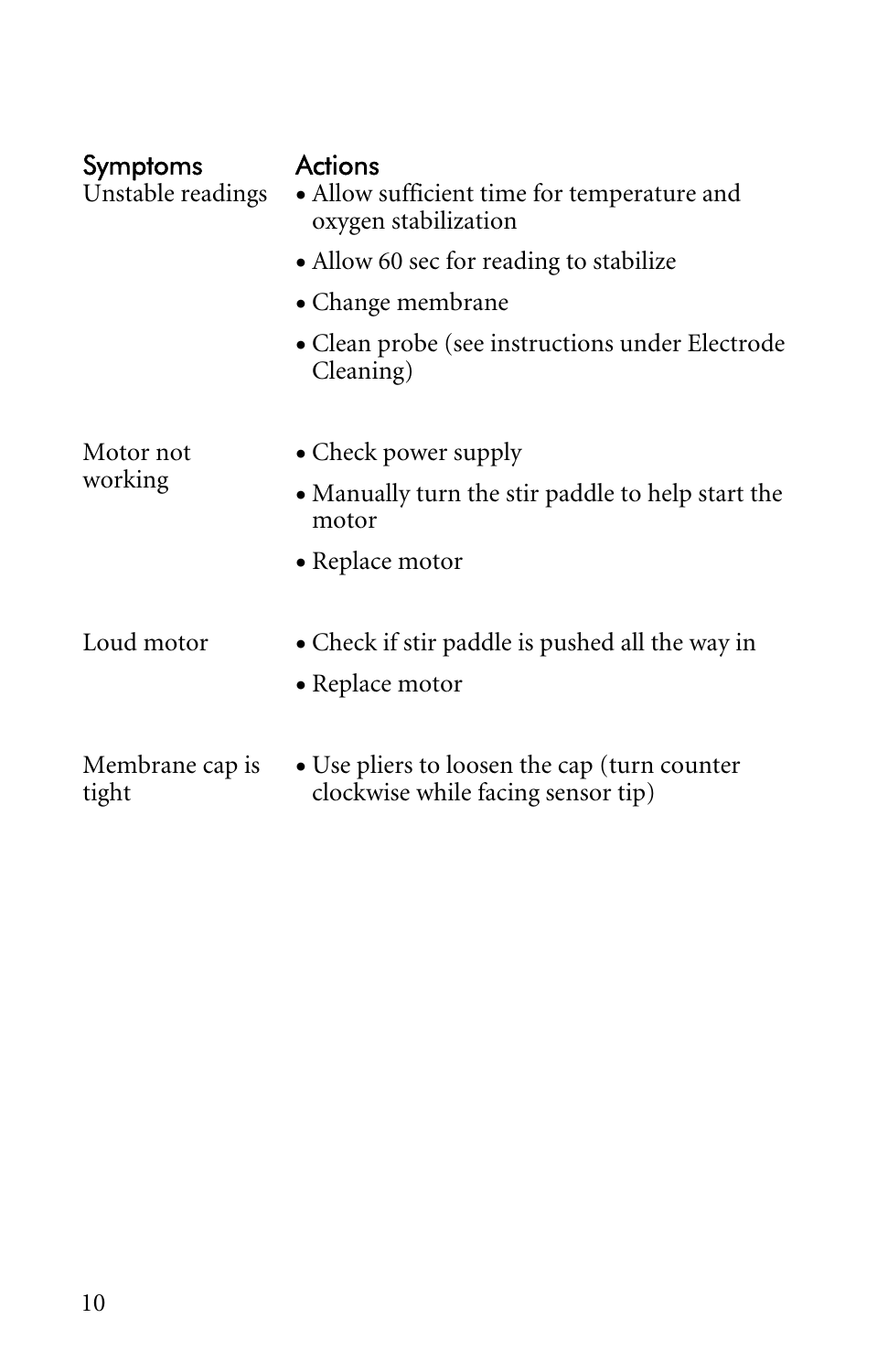# <span id="page-12-0"></span>**SERVICING**

The 5905/5010/200-BOD/Pro-BOD has four user replaceable parts. The motor assembly can be replaced if it becomes noisy, unbalanced, or malfunctions. The probe assembly, housing assembly, and stir paddle can also be replaced if they become damaged.

To disassemble the probe, perform the following steps while referring to figure 3:

- **1.** Remove stir paddle by pulling it straight out.
- **2.** Remove the two screws (A) on the outside of the housing using a 3/32 Allen wrench.
- **3.** Loosen the top nut of the cable strain relief (B) from the housing. This will allow the cable to feed through the housing assembly.
- **4.** Pull the probe and motor assembly out of the housing and disconnect the two plugs (C).
- **5.** To remove the motor assembly from the probe assembly, remove the two screws (D) using the 3/32 Allen wrench.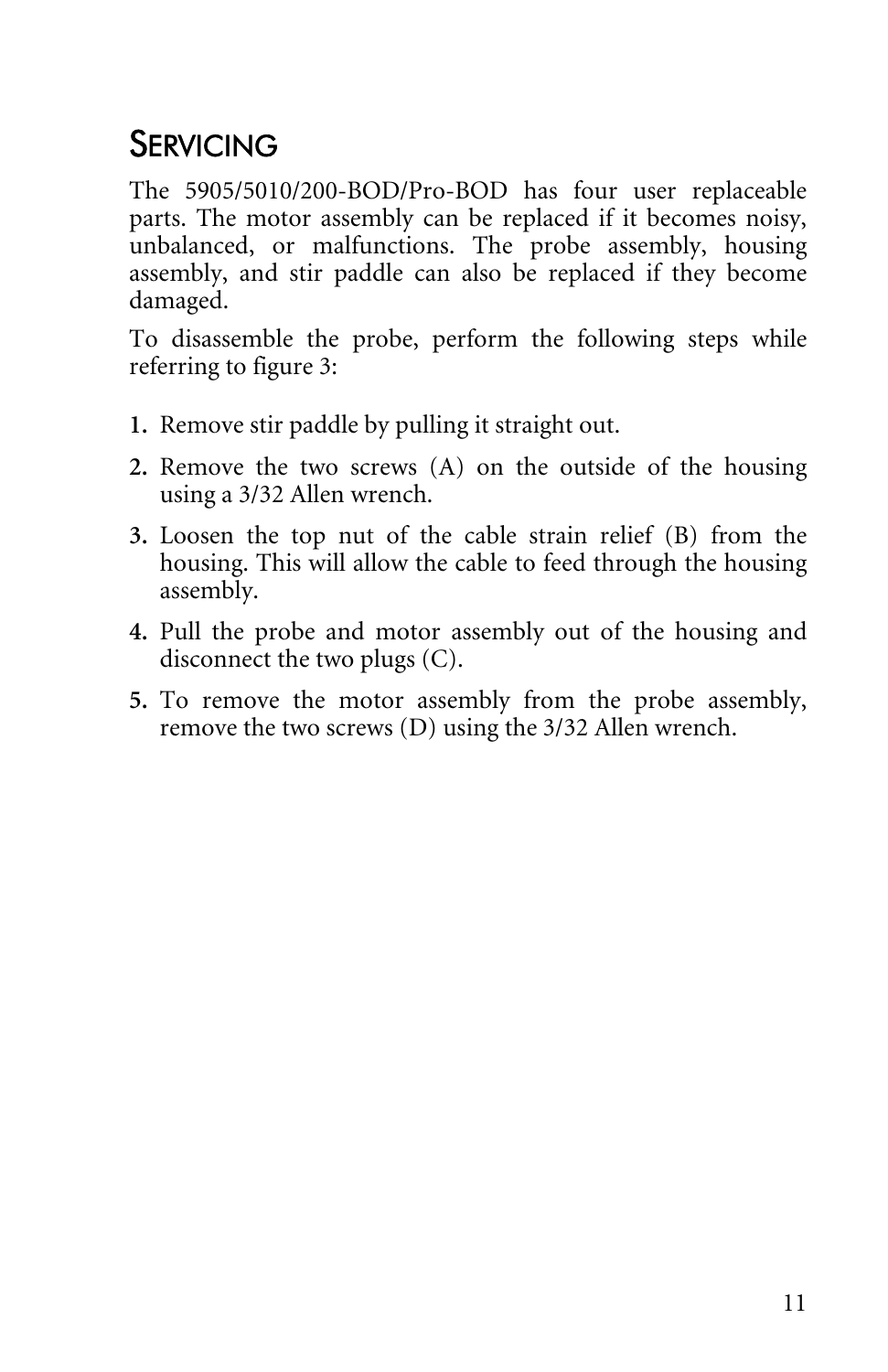

**Figure 3:** Exploded View of 5905/5010/200-BOD/Pro-BOD Probe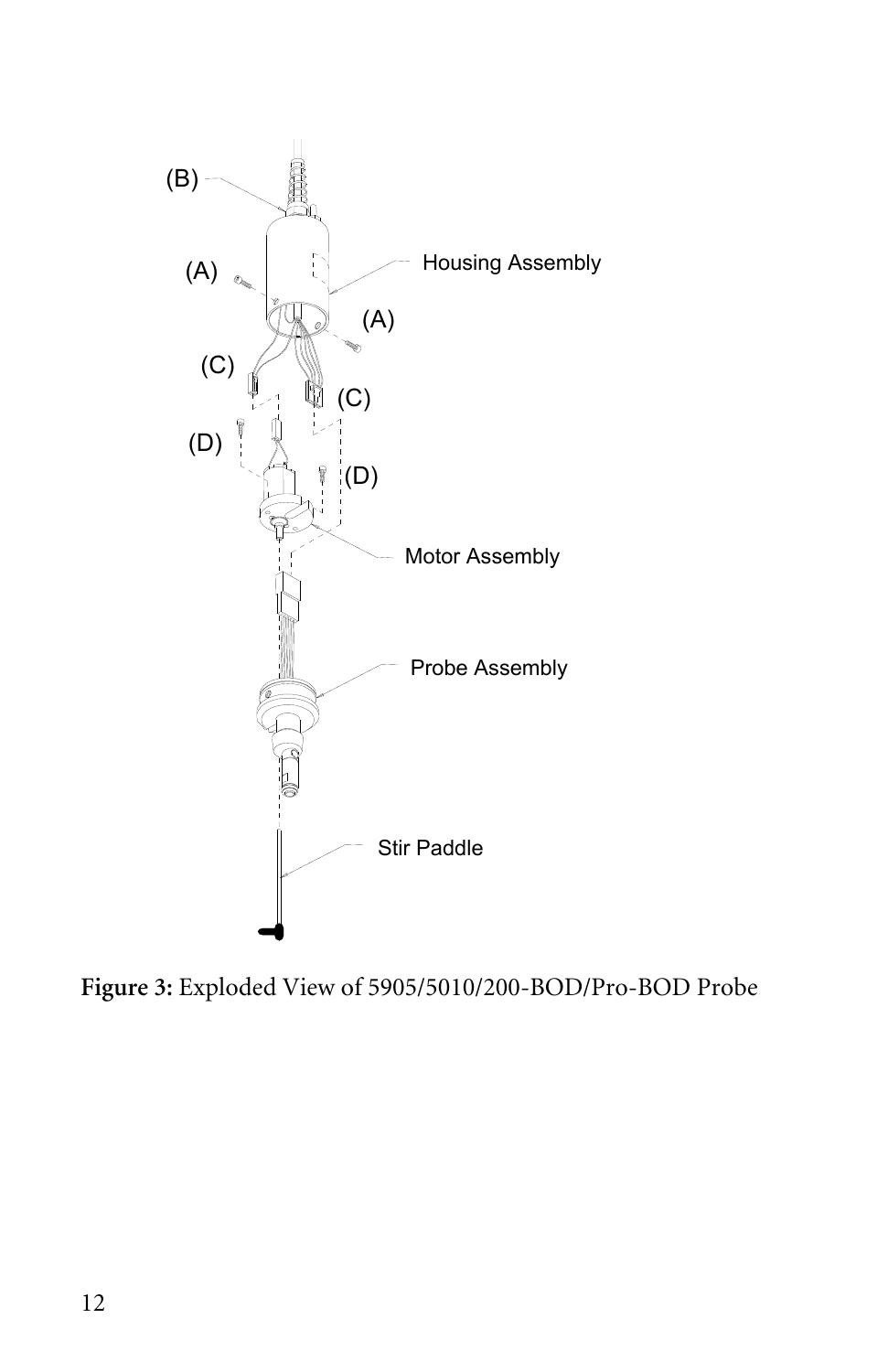# <span id="page-14-0"></span>WARRANTY AND REPAIR

YSI Models 5905/5010/200-BOD/Pro-BOD Dissolved Oxygen Probes are warranted for one year from date of purchase by the end user against defects in materials and workmanship. Electrode cleaning or maintenance is not covered under warranty. Within the warranty period, YSI will repair or replace, at its sole discretion, free of charge, any product that YSI determines to be covered by this warranty.

To exercise this warranty, write or call your local YSI representative, or contact YSI Customer Service in Yellow Springs, Ohio. Send the product and proof of purchase, transportation prepaid, to the Authorized Service Center selected by YSI. Repair or replacement will be made and the product returned, transportation prepaid. Repaired or replaced products are warranted for the balance of the original warranty period, or at least 90 days from date of repair or replacement.

### Limitation of Warranty

This warranty does not apply to any YSI product damage or failure caused by (i) failure to install, operate or use the product in accordance with YSI's written instructions, (ii) abuse or misuse of the product, (iii) failure to maintain the product in accordance with YSI's written instructions or standard industry procedure, (iv) any improper repairs to the product, (v) use by you of defective or improper components or parts in servicing or repairing the product, or (vi) modification of the product in any way not expressly authorized by YSI.

THIS WARRANTY IS IN LIEU OF ALL OTHER WARRANTIES, EXPRESSED OR IMPLIED, INCLUDING ANY WARRANTY OF MERCHANTABILITY OR FITNESS FOR A PARTICULAR PURPOSE. YSI's LIABILITY UNDER THIS WARRANTY IS LIMITED TO REPAIR OR REPLACEMENT OF THE PRODUCT, AND THIS SHALL BE YOUR SOLE AND EXCLUSIVE REMEDY FOR ANY DEFECTIVE PRODUCT COVERED BY THIS WARRANTY. IN NO EVENT SHALL YSI BE LIABLE FOR ANY SPECIAL, INDIRECT, INCIDENTAL OR CONSEQUENTIAL DAMAGES RESULTING FROM ANY DEFECTIVE PRODUCT COVERED BY THIS WARRANTY.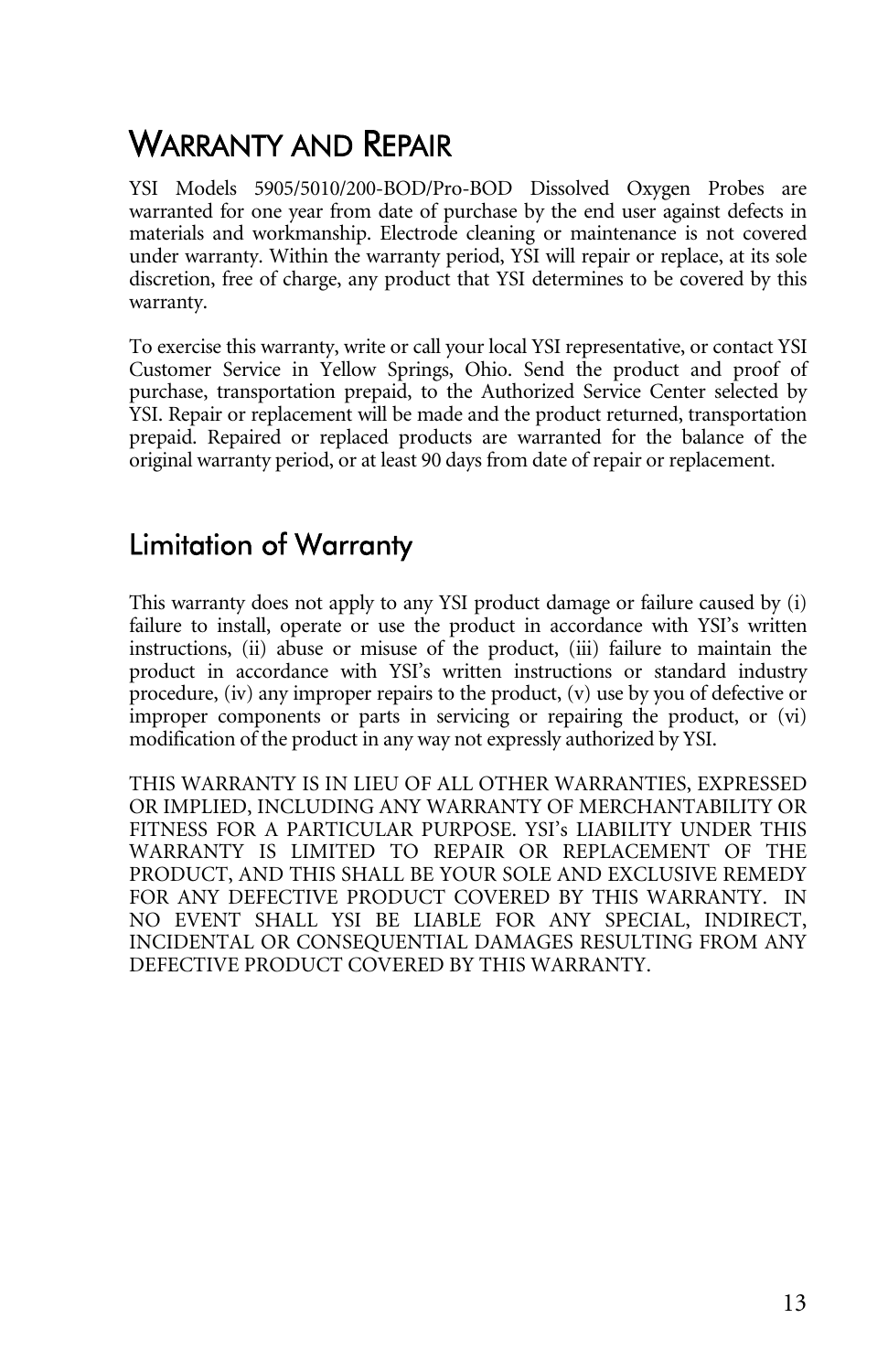### <span id="page-15-0"></span>Authorized Service Centers

YSI has several Authorized Service Centers in the U.S. and around the world. Please refer to the YSI web site (www.YSI.com) for your nearest Authorized Service Center.

## Cleaning Instructions

**NOTE: Before they can be serviced, equipment exposed to biological, radioactive, or toxic materials must be cleaned and disinfected.** Biological contamination is presumed for any instrument, probe, or other device that has been used with body fluids or tissues, or with wastewater. Radioactive contamination is presumed for any instrument, probe or other device that has been used near any radioactive source.

If an instrument, probe, or other part is returned or presented for service without a Cleaning Certificate, and if in our opinion it represents a potential biological or radioactive hazard, our service personnel reserve the right to withhold service until appropriate cleaning, decontamination, and certification has been completed. We will contact the sender for instructions as to the disposition of the equipment. Disposition costs will be the responsibility of the sender.

When service is required, either at the user's facility or at YSI, the following steps must be taken to insure the safety of our service personnel.

- **1.** In a manner appropriate to each device, decontaminate all exposed surfaces, including any containers. 70% isopropyl alcohol or a solution of 1/4 cup bleach to 1 gallon tap water is suitable for most disinfecting. Instruments used with waste water may be disinfected with .5% Lysol if this is more convenient to the user.
- **2.** The user shall take normal precautions to prevent radioactive contamination and must use appropriate decontamination procedures should exposure occur.
- **3.** If exposure has occurred, the customer must certify that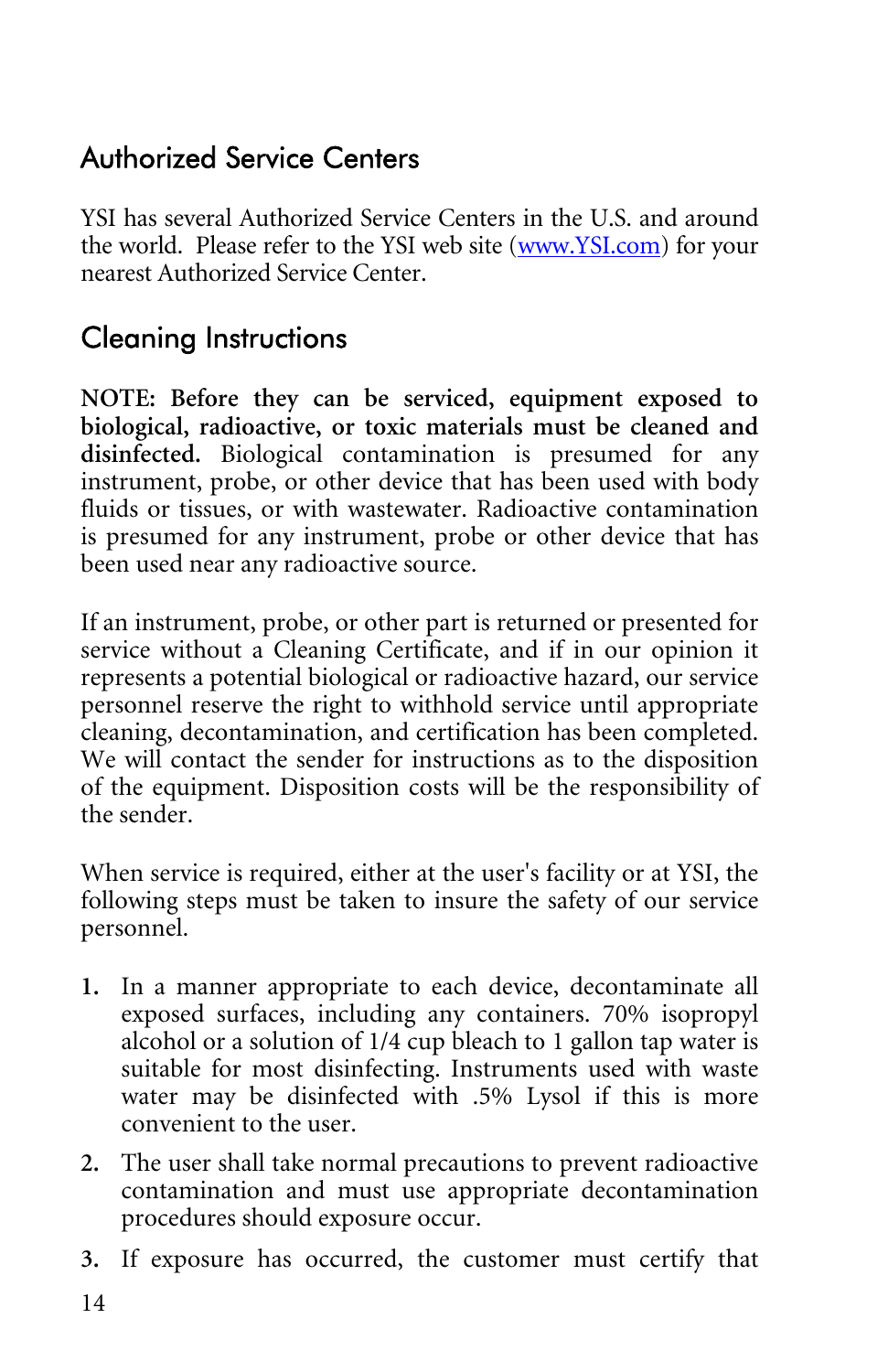<span id="page-16-0"></span>decontamination has been accomplished and that no radioactivity is detectable by survey equipment.

- **4.** Any product being returned to the YSI Repair Center should be packed securely to prevent damage.
- **5.** Cleaning must be completed and certified on any product before returning it to YSI.

### Packing Instructions

- **1.** Clean and decontaminate items to insure the safety of the handler.
- **2.** Complete and include the Cleaning Certificate.
- **3.** Place the product in a plastic bag to keep out dirt and packing material.
- **4.** Use a large carton, preferably the original, and surround the product completely with packing material.

Insure for the replacement value of the product.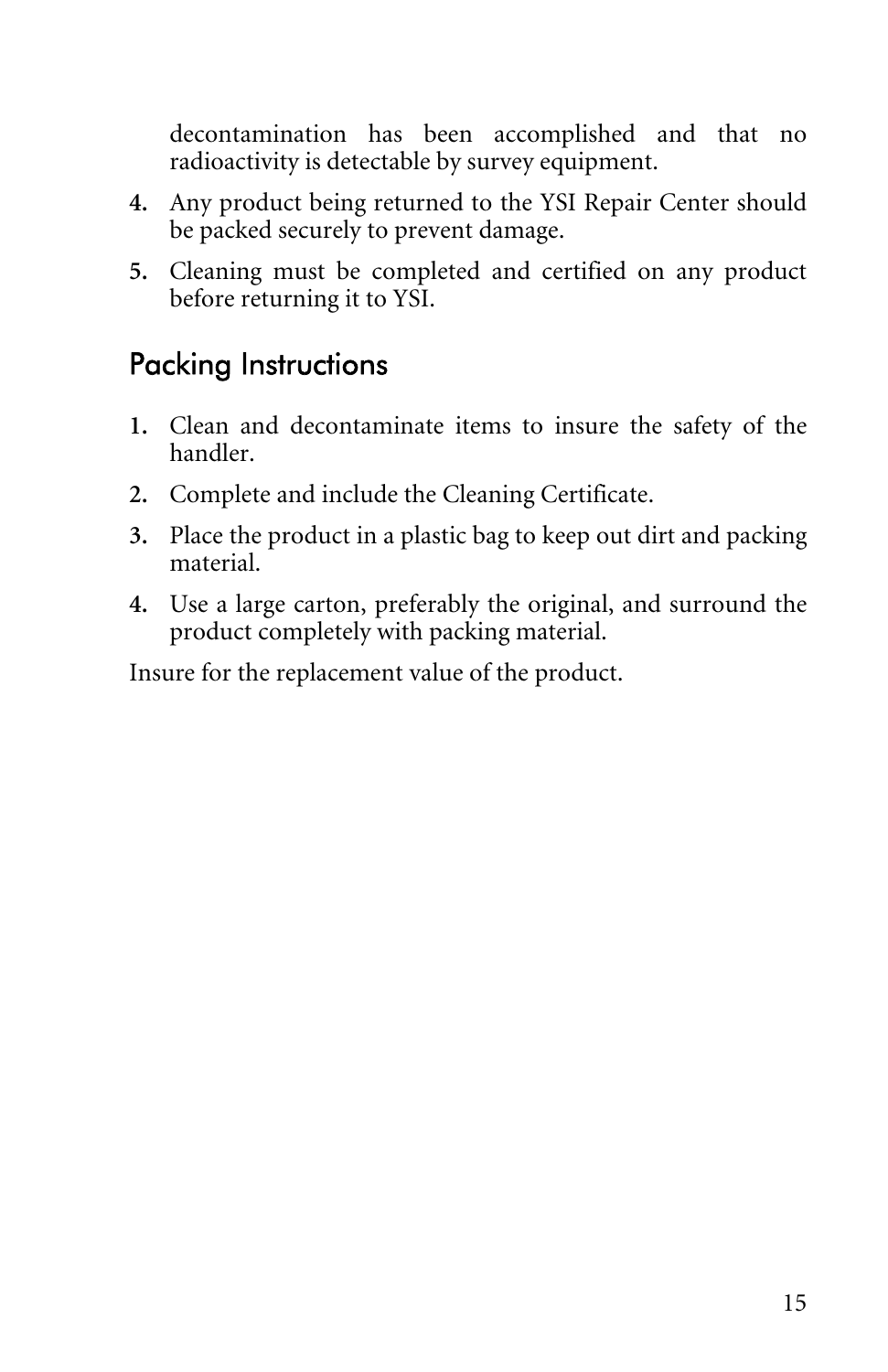| <b>CLEANING CERTIFICATE</b>                                                                                                         |
|-------------------------------------------------------------------------------------------------------------------------------------|
| Model Number:                                                                                                                       |
| Lot/Serial Number:                                                                                                                  |
| Contaminants (if known):                                                                                                            |
| Cleaning Agents used:                                                                                                               |
| Radioactive Decontamination Certified<br>(check only if product has been exposed to radiation and<br>successfully decontaminiated.) |
| Cleaning Certified by:<br><u>Signature:</u><br>X                                                                                    |
| Date:                                                                                                                               |

For more information call +1 937 767 7241 or 800-897-4151 (US), email environmental@ysi.com or visit www.ysi.com.

Alternatively, if you are planning to send your probe directly to YSI for servicing, please visit www.ysi.com, download and fill out the Product Return Form.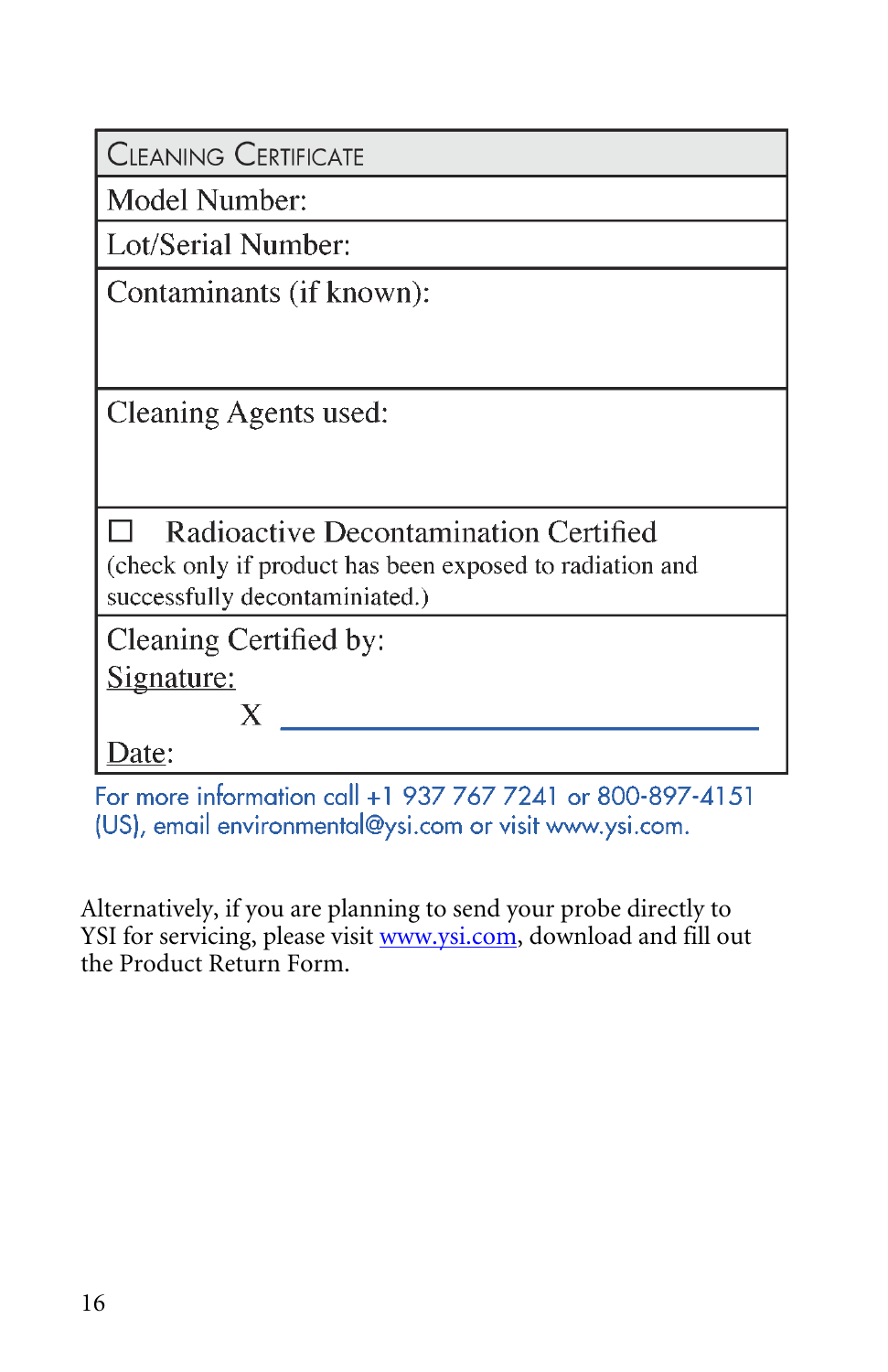## <span id="page-18-0"></span>Probe Specifications

| Cathode:  | Gold                                                                                      |
|-----------|-------------------------------------------------------------------------------------------|
| Anode:    | Silver                                                                                    |
| Membrane: | FEP Teflon (for 5905/5010)                                                                |
|           | Polyethylene (for 200-BOD/Pro-BOD)                                                        |
|           | Dissolved Oxygen Accuracy: $\pm$ 0.1 mg/L or $\pm$ 2% of reading,<br>whichever is greater |
|           | Operating Temperature Range: $0^{\circ}$ to 45 $^{\circ}$ C                               |

*Temperature Accuracy:* ± 0.2°C

*Polarizing Voltage:* 0.8 volts

*Response Time:* Typical response to a step change in dissolved oxygen

at 20°C is 90% of the change in 30 seconds.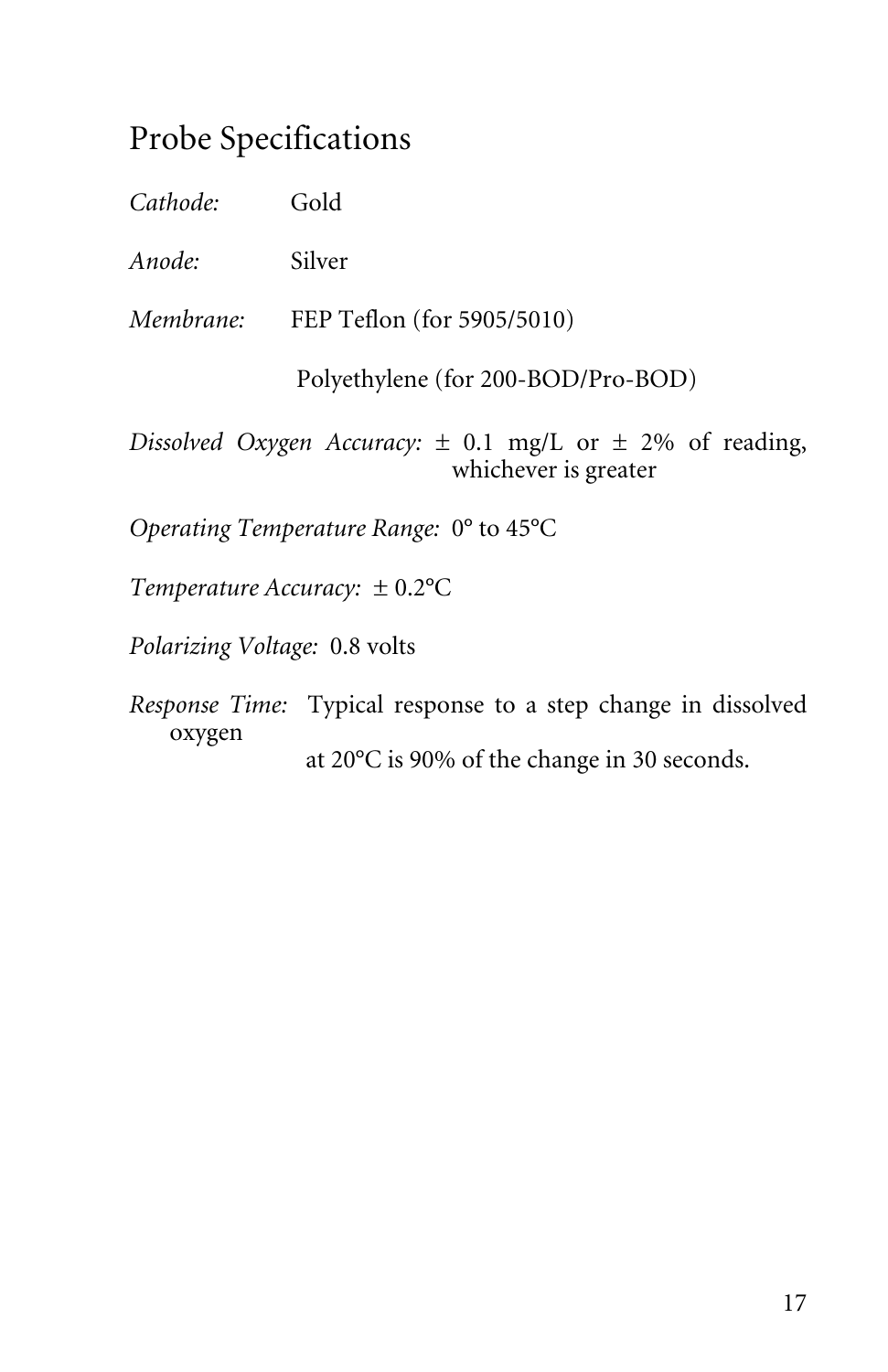# <span id="page-19-0"></span>APPENDIX A

The 5905 and 5010 probes come in several versions, designed to fit different bottle sizes.

| 5905<br>5010<br>$200 - BOD$<br>Pro-BOD | 5° taper per side to fit U.S. Standard BOD<br>bottles.                                                           |
|----------------------------------------|------------------------------------------------------------------------------------------------------------------|
| 5905 - J<br>$5010 - J$                 | Includes an adapter to fit 5 <sup>°</sup> taper per side<br>smaller bottles with built - in overflow<br>funnels. |
| $5905 - K$<br>$5010 - K$               | Includes a $\overline{\$}$ 19 funnel.                                                                            |
| $5905 - L$<br>$5010 - L$               | Includes a $\overline{\mathbb{S}}$ 24 funnel.                                                                    |
| 5905 - W<br>5010 - W                   | 6" long probe for use with wine bottles.                                                                         |

The 5010 probe will only work with the Model 5000 and 5100 Instruments. A 5905 probe will also work on these instruments by using a 5011 plug adapter. A 200-BOD will only work with a DO200 Instrument. The Pro-BOD will only work with the Pro20 and ProPlus Instruments.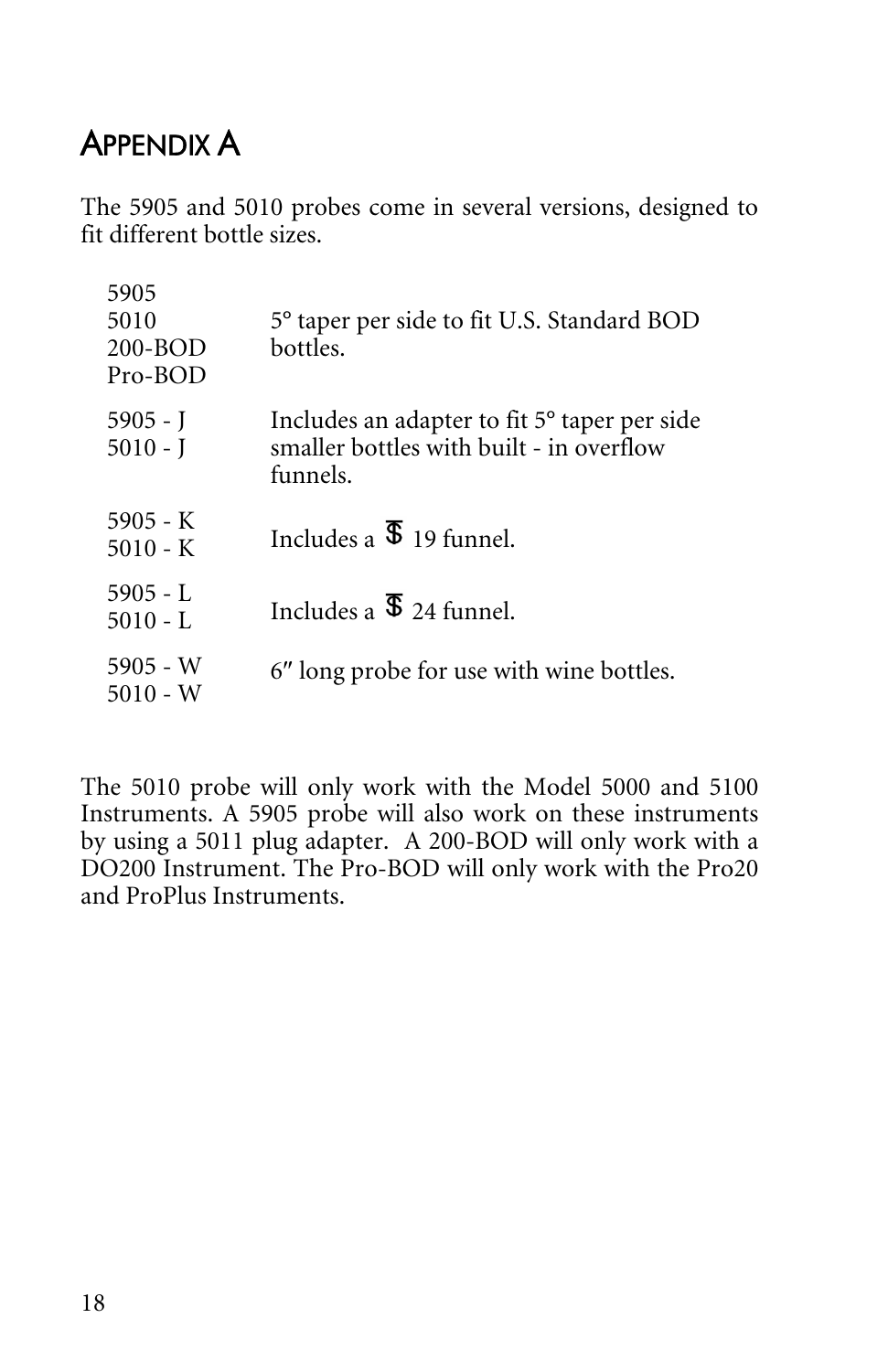| г<br>г |
|--------|
|        |
|        |
|        |
|        |
|        |

| シャクキー・クルート                         |
|------------------------------------|
|                                    |
| フィスランファ                            |
|                                    |
| キャク こうりつ しょう しょう こうきょうこう<br>:::::: |
|                                    |
|                                    |
|                                    |
|                                    |
| ;                                  |
|                                    |
|                                    |

| Description        | 5905            | 5905-J        | 5905-K          | 5905-L        | 5905-W        | 5010          | 5010-J                   | 5010-K        | 5010-L        | 5010-W        | 200-BOD       | Pro-BOD       |
|--------------------|-----------------|---------------|-----------------|---------------|---------------|---------------|--------------------------|---------------|---------------|---------------|---------------|---------------|
| 5906 Membrane Kit  | 059880          | 059880        | 059880          | 059880        | 08865         | 08865         | 088650                   | 059880        | 088650        | 059880        | $\frac{A}{Z}$ | N/A           |
| 5908 Membrane Kit  | $\frac{4}{\pi}$ | $\frac{A}{N}$ | $\frac{4}{\pi}$ | $\frac{4}{2}$ | $\frac{A}{N}$ | $\frac{A}{N}$ | $\frac{A}{N}$            | $\frac{1}{2}$ | $\frac{A}{N}$ | $\frac{1}{N}$ | 605306        | 605306        |
| Stir Paddle        | 159895          | 39902         | 39902           | 059902        | 159950        | 59895         | 159902                   | 059902        | 159902        | 059950        | 159895        | 159895        |
| Probe Assembly     | 110590          | 115904        | 115904          | 115904        | 10593         | 10590         | 15904                    | 115904        | 15904         | 110593        | 609204        | 115776        |
| Motor Assembly     | 110592          | 110592        | 110594          | 110594        | 10592         | 10592         | 10592                    | 10594         | 10594         | 110592        | 10592         | 110592        |
| Housing Assembly   | 110591          | 110591        | 110591          | 110591        | 10591         | 15011         | 115011                   | 115011        | 15011         | 115011        | 609210        | 115777        |
| Funnel / Adapter   | $\frac{A}{Z}$   | )59929        | )59933          | 059911        | $\frac{A}{N}$ | N/A           | 159929                   | 059933        | 11665         | $\frac{A}{N}$ | $\frac{A}{N}$ | $\frac{1}{2}$ |
| 115 V Power Supply | 073035          | 073035        | See dealer      | 073035        | 173035        | N/A           | $\frac{\lambda}{\Delta}$ | $\frac{1}{N}$ | $\frac{1}{N}$ | $\frac{1}{2}$ | 073035        | 073035        |
| 230 V Power Supply | 073047          | 073047        | See dealer      | 073047        | 173047        | $\frac{4}{2}$ | $\frac{1}{2}$            | $\frac{1}{2}$ | $\frac{1}{2}$ | $\frac{A}{N}$ | 073047        | ХŅ,           |